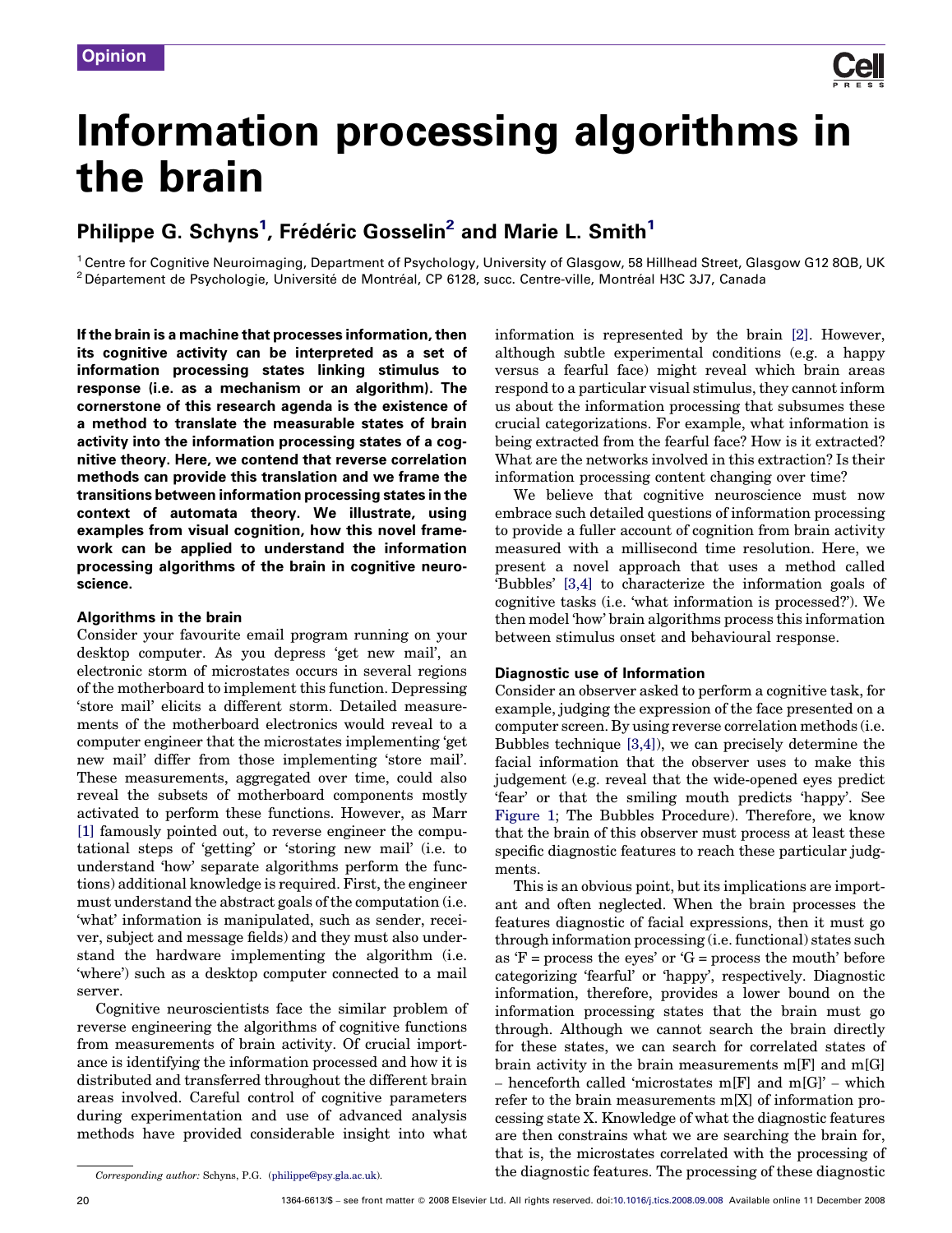# <span id="page-1-0"></span>(a) Stimulus Original (i) Bubbles sampling (ii) Input stimulus (b) Diagnostic information Fearful Sad Happy Surprised Angry **Disgusted** Neutral **TRENDS** in Cognitive Sciences

Figure 1. The Bubbles Procedure. (a) Stimulus. (i) Bubbles sampling. In this application of Bubbles, an original face picture is initially filtered into five independent spatial frequency bands. On each sampling trial, Gaussian apertures are randomly allocated across spatial frequency bands and image locations to sample and reveal different portions of the input face. (ii) Input stimulus. On each trial, the input face will present different samples of facial information. As the location of the bubbles randomly change across trials, the entire face will be sampled throughout the experiment. (b) Diagnostic information. After many trials, a multiple linear regression associates correct and incorrect categorization responses (here, for different facial expressions) with the sampled facial features. Diagnostic information, therefore, represents the facial information that the observer's brain must process to correctly perform the task. In the example, different features are processed for correctly categorizing different facial expressions of emotion [\[3,22,23\]](#page-6-0). Adapted from Ref. [\[22\]](#page-6-0).

features can be construed as the 'information goals' of the brain during a particular visual categorization task. Note that diagnostic features are found in any sensory modality (e.g. in audition, to distinguish the vocalizations of different bird species; in taste, to classify wines; in touch, to categorize smooth from rough surfaces; in smell, to avoid noxious substances, and so forth). So, the approach of identifying the states of brain activity correlated with the processing of diagnostic features is a potentially pervasive approach to cognitive neuroimaging in many perceptual and cognitive tasks [\[5,6\]](#page-6-0).

The previous paragraph highlighted a natural relationship between diagnostic features in the stimulus, their processing in the brain and the observer's categorization behaviour. However, is this all there is? For example, when the visual stimulus is an expressive face, does the brain process other features of the face that are not diagnostic for this task? How could we know what these features are if they do not underlie behaviour? For example, perhaps the information processing state  $F =$  process the eyes' systematically precedes the state  $G =$  process the mouth', when behaviour only requires the presence of the smiling mouth.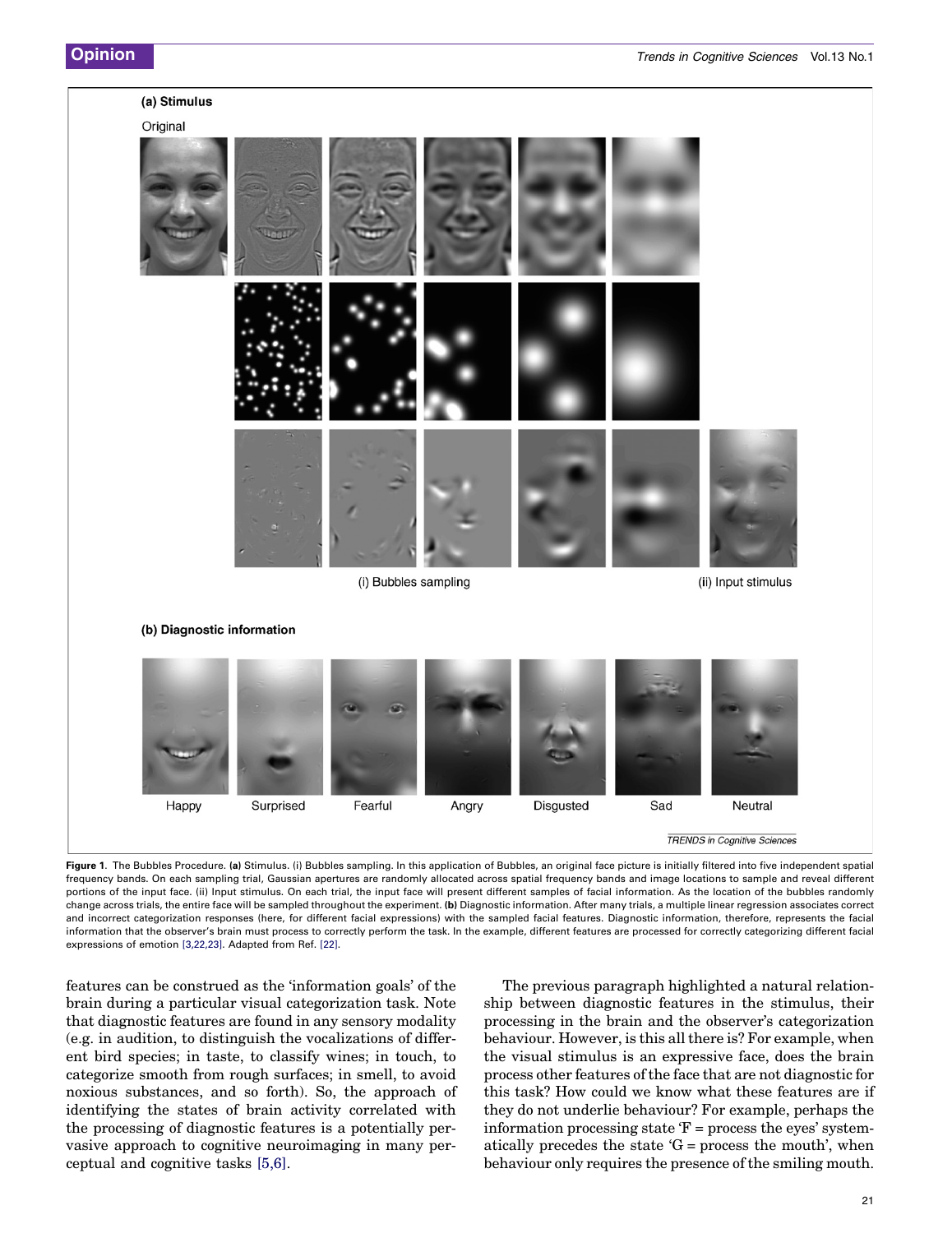<span id="page-2-0"></span>

Figure 2. Translation of macrostates of cognition X into microstates of the brain m[X] (part 1). Imagine that the task of an observer is to determine whether the input face is smiling or not. Suppose we know that the observer must use information from the mouth to respond correctly. Suppose further that we measure the observer's brain with an MEG scanner while she performs this task. (a) We find that different brain regions process different combinations of three basic facial features: 'F = process the right eye', 'G = process the left eye' and 'H = process the mouth'. The data report an experiment carried out in our laboratory using Bubbles. [Figure 3](#page-3-0) explains how Bubbles derives these estimates of information processing from behavioural [\[3\]](#page-6-0) and brain data [\[4\]](#page-6-0). (b) and (c) present 2D slices of the observer's 3D brain (going from the top of the head on the left to the bottom on the right) measured with MEG between 165 ms to 175 ms after stimulus onset. (b) Macrostates of Cognition X. We translate the activity of the brain microstates m[X] into the macrostates X of an information processing function. (c) Microstates of the Brain m[X]. Occipito-temporal hotspots correspond to the typical sources of the left and right M170 (the MEG version of the N170 ERP). The arrow between X and m[X] illustrates the correspondence that our method establishes between information processing state X (e.g. 'F = process the left eye') and its brain measurement m[X] (e.g. a MEG 'hotspot' in the right occipito-temporal cortex between 165 ms to 175 ms following stimulus onset).

How would we know that the brain correlate of F did, indeed, correspond to processing of the eyes, and not to processing of the nose or forehead? This presents a difficulty: the processing of diagnostic features in the brain is necessary, but it might not be sufficient to understand the full process. The next sections develop these themes.

### Translating brain microstates into functional states of information processing

Coming back to the example of facial expressions, here, we show that a method exists to translate the microstates of brain measurements m[X] into the functional states of information processing X. In Figure 2, the brain is measured with a magnetoencephalographic (MEG) scanner when an observer is instructed to categorize faces appearing one at a time on the screen according to whether they are expressive or not. Because MEG brain measurements are finely resolved in space and time, one can measure 'where' and 'when' activity happens in the brain. To simplify matters, consider a single snapshot of brain activity measured at 170 ms after stimulus onset. Figure 2 presents this activity as different 2D slices of the 3D brain (from the top to the bottom of the head), with hotspots of activity (indicated in red) in the left and right occipitotemporal regions corresponding to microstates m[X]. Our translation function reveals that activity in the right hotspot corresponds to 'G = process the left eye' (encoded with a blue colour). Activity in the left hotspot corresponds to 'F = process the right eye' (encoded with a red colour) and 'H = process the mouth' (encoded with a green colour, in the occipital region). The main point of this article is that reverse correlation can be extended from behavioural measurements to translate brain microstate m[X] into information processing macrostate X. [Figure 3](#page-3-0) explains how this translation can be accomplished using the Bubbles technique [\[3,4\]](#page-6-0), although other forms of translation could be developed, possibly leading to other macrostates.

Pursuing the example, we now consider the brain as a dynamic machine and so we generalize from Figure 2 and repeat the translation exercise for different time slices between stimulus onset, when information is presented, and response, when the observer acts on this information. [Figure 4](#page-4-0) presents the generalization of Figure 2, every 10 ms, between 125 ms until 185 ms after stimulus onset. The point here is to note the sequence of transitions of information processing states in the brain. In the example, transitions start from processing the contra-lateral right eye in the left brain, to later process the contra-lateral right eye and then the mouth (the latter in parietal regions), to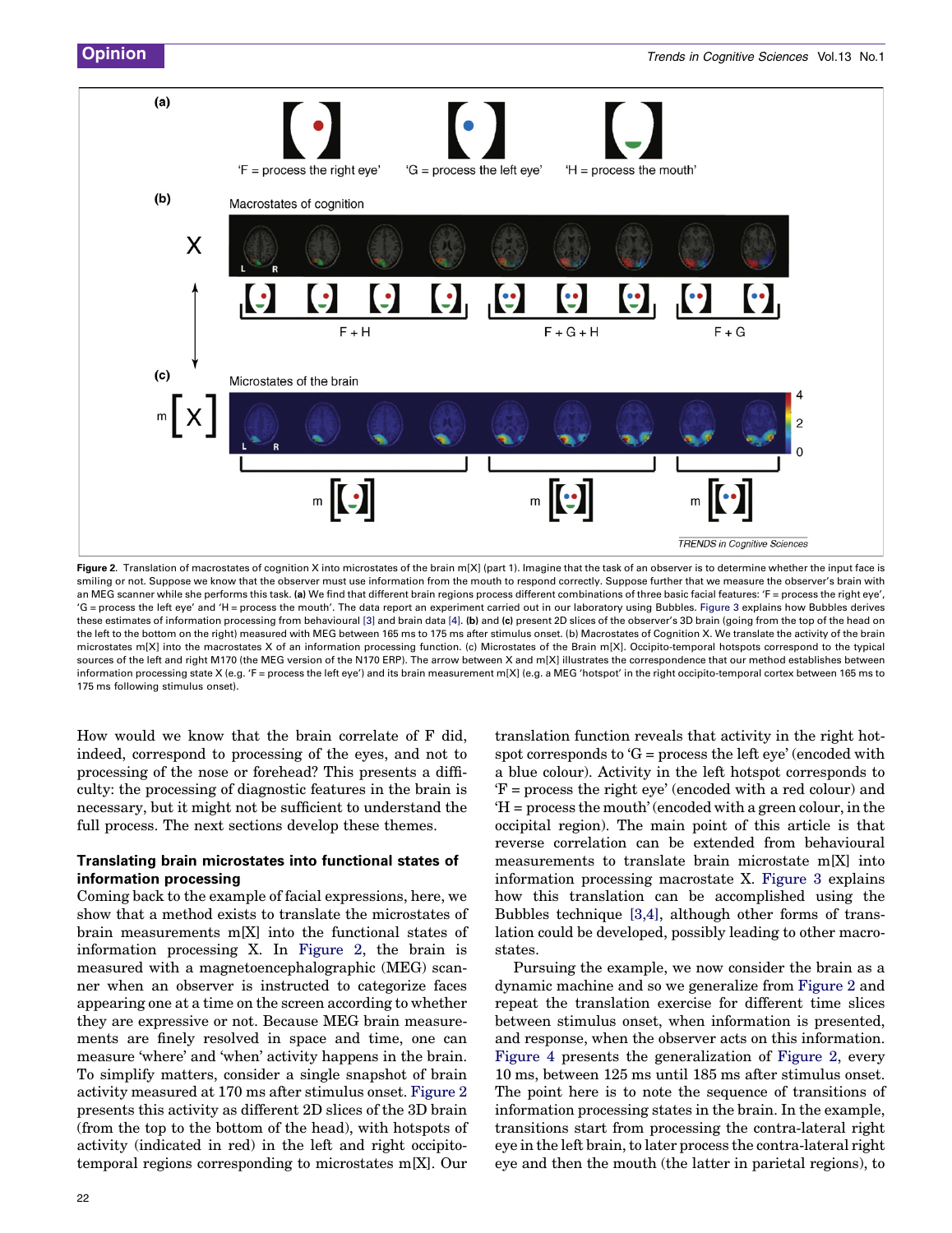<span id="page-3-0"></span>

Figure 3. Translating brain microstate m[X] into functional macrostate X. (a) Stimulus information. Trials labelled 1 to  $n$  illustrate that a mask punctured with randomly located Gaussian apertures (indicated as white apertures against a black background) samples information from the input face on each trial. In GENDER, the observer categorizes the gender of the faces; in EXNEX, the same observer categorizes whether the same faces are expressive or not. In both conditions, categorization accuracy and the observers' brain are measured on each trial (here EEG voltages. But, the same method can be applied to MEG source activations, fMRI blood oxygen level-dependent responses or any other brain response for which single trial measurements can be obtained). (b) Information bins: from brain amplitudes to stimulus information. In GENDER and EXNEX, a histogram represents the distribution of brain responses (e.g. amplitudes) across trials. We split the histogram into five colour-coded bins of equal trial numbers. For each trial, we substitute the measured amplitude with the corresponding stimulus mask, to derive bins of stimulus masks corresponding to bins of amplitudes (top row, correct trials; bottom row, incorrect trials). Finally, for each amplitude bin, we average the stimulus masks to compute the corresponding stimulus information. For example, in GENDER, for correct trials, the bin of highest brain amplitudes is associated with the presence of two eyes in the input stimulus. (c) Computation of brain and behaviour classification images. With two simple subtractions schematized as (dark information bins and light information bins) we derive two classification images from the stimulus information bins. The 'Brain' classification images depict the statistically significant features discriminating high from low amplitudes ( $p < .01$ , colour-coded for different features), irrespective of correct versus incorrect behaviour. The 'Behaviour' classification images represent the features discriminating correct from incorrect face categorizations ( $p < .01$ , colourcoded for different features), irrespective of low versus high brain amplitudes. This approach enables a direct comparison between functional brain states (here, 'F + G = process the left and right eyes' in both tasks) and behaviour (requiring the eyes in GENDER and the mouth in EXNEX) (see Refs [\[4,15,16,24,25\]](#page-6-0) for EEG and Ref. [\[26\]](#page-6-0) for fMRI). Adapted from Ref. [\[4\]](#page-6-0).

finally process the left eye, the right eye and the mouth in different brain regions. The right hand side of [Figure 4](#page-4-0) illustrates these transitions in macrostates of information processing.

#### The research programme: macrostate transitions, automata and functional theories

The ability to translate brain activity into a set of distinct information processing states and their transitions is important: it projects cognitive neuroscience into the familiar territory of the formal study of mechanisms. Auto-

mata theory is a branch of mathematics, pre-dating computer science, which provides a generic definition of a computing machine, also called a 'mechanism', a 'finite automaton' or an 'algorithm'. A finite automaton comprises a finite set of states, a finite set of possible inputs and a table specifying how successive transitions between the states implement a computation. When sufficiently powerful (as in the most general sense of a Turing machine), such an automaton is believed to be capable of computing any 'intuitively computable function'. With this in mind, cognitive neuroscience can be framed in terms of the so-called 'Church-Turing thesis' [\[7\]](#page-6-0): cognitive functions of the brain, such as determining whether a face is expressive or not, or its gender, can be implemented as cognitive algorithms. That is, any cognitive function can be implemented as a (finite) set of information processing states and a transition table. The transition table specifies how the computation should progress from state to state to produce behavioural responses from sensory inputs.

Such mechanistic conception was very much prevalent at the inception of cognitive science, based on Alan Turing's work [8–[10\],](#page-6-0) but its meaning has become somewhat diluted in modern cognitive neuroimaging. Although the term 'mechanism' appears in many studies, few genuinely aim at unravelling brain mechanisms as suggested earlier. This probably arises from the success of measurements of brain activity without a sufficient time resolution to identify brain microstates at a precise timescale (such as functional magnetic resonance imaging [fMRI]), precluding the identification of a precisely timed sequence of cognitive macrostates, with millisecond resolution, without which the study of dynamic cognitive mechanisms is not possible.

When brain microstates are measured at a sufficiently precise timescale (by using electroencephalography [EEG] [\[11,12\]](#page-6-0) and MEG), their transitions have been successfully modelled (e.g. Refs [\[13,14\]](#page-6-0)). However, these approaches do not reveal the information that each brain microstate processes (if any) and how transitions between the information processing states implement a cognitive algorithm. Our approach seeks to do this by translating brain measurements m[X] into information processing states X. Once this translation is performed, the evolution of brain activity over time can be framed as a succession of states that process information (i.e. brain activity can be framed as an information processing algorithm). In summary, by translating brain activity into information processing states, our approach based on reverse correlation enables the neuroimaging of the flow of cognitive information, not just the flow of brain activity.

To illustrate, suppose an observer who must determine whether the input face is smiling or not [\(Figure 2](#page-2-0) and [Figure 4\)](#page-4-0), or whether the face is male or female. [Figure 5](#page-5-0) illustrates how automata can be derived from the output of the reverse correlation methods (described in [Figure 1](#page-1-0) and Figure 3) to model state transitions at an abstract, information processing, functional level of interpretation. Such automata detail the sequences of states in the occipitotemporal regions that is linking the input face to behavioural responses via a categorization-specific sequence of information processing states. For example, in the gender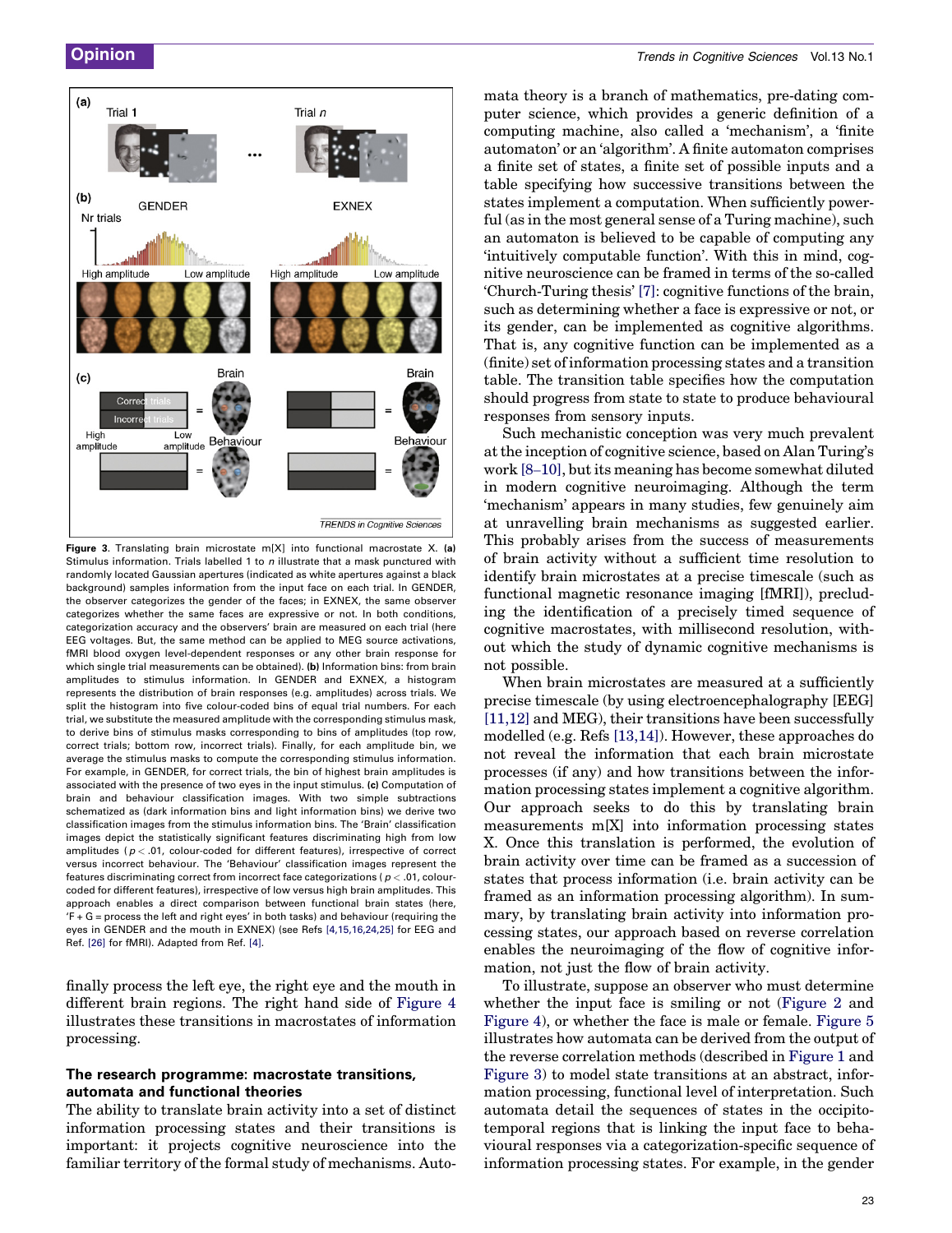<span id="page-4-0"></span>

Figure 4. Translation of macrostates of cognition X into microstates of the brain m[X] (part 2). This Figure repeats the computations illustrated in [Figure 2](#page-2-0) and [Figure 3](#page-3-0) for four different time slices between 125 ms and 185 ms after stimulus onset. The schematized faces on the right hand side represent the macrostates of information (corresponding to processing different combinations of the basic features) that brain regions process across time. The schematized faces also illustrate the transitions in macrostates that the brain goes through over the time slices considered. That is, processing starts with the right eye, followed by the right eye and the mouth, followed by two eyes and the mouth.

task, the brain goes through the states of first encoding one eye and then two eyes. To judge whether the same faces are expressive or not, it will instead encode the eye and then the mouth. Thus, the automata represent the cognitive algorithms used by the brain to resolve the gender and expression of a face.

#### Segmentation of brain microstates using functional macrostates

Automata are not only important for the fundamental relationship that they offer between computability and the understanding of brain functions. They also represent a temporal segmentation of the function of brain activity that can enhance the understanding of how a cognitive function is implemented in the brain. To illustrate, consider again [Figure 5a](#page-5-0). Starting with 'process the left eye' on the right side of the brain, a crucial transition occurs between 141 ms and 161 ms to 'process the two eyes'. Consider further that 'process the right eye' is typically the first state on the left side of the brain. The transition to the macrostate 'process the two eyes' is crucial because it indicates either a transition of information across the two hemispheres or a transition of processing mode from contra-lateral to bi-lateral in each hemisphere. From this observation, one could then examine brain activity around this particular time window for evidence of this interhemispheric transmission, or for evidence of a transition from uni- to bi-lateral processing within a hemisphere. Another important transition occurs when the diagnostic features of behaviour become reflected in the states of information processing (e.g. the mouth in the 'expressive or not' task in [Figure 5](#page-5-0)). At this time point of its dynamics, the brain has encoded the information that is required for behavioural decision – we know this by examining the classification image derived from behaviour in this task.

with possibly different functional interpretations. One can then use these epochs and transitions between epochs as temporal guidelines to further examine the crucial microstates of the brain implementing these transitions. We now use two examples from our own research to illustrate this point. In Ref. [\[15\]](#page-6-0), we sought to understand the information processing function of the N170 event related potential (ERP) – the N170 is a negative deflection measured in the occipital region  $\sim$ 170 ms after stimulus onset. We showed that the N170 curvature reflects a process that integrates visual information specific to each expression according to a pattern. Specifically, starting 50 ms before the N170 peak, facial information tends to be integrated from the eyes downward on the face. The integration stops and the N170 peaks when the information diagnostic for judging a particular expression has been integrated (e.g. the corners of the nose in 'disgust', the smiling mouth in 'happy'). So, we explicitly related two microstates of brain activity (the curvature and peak of the N170) to two states of information processing (integration of information from the eyes downward on the face and the integration of diagnostic, expression specific information). In Ref. [\[16\]](#page-6-0), we analyzed the oscillatory activity of the brain when observers consciously perceived an ambiguous figure (Dali's painting Slave Market with the Disappearing Bust of Voltaire). We found that the theta band (4–8 Hz) encoded the features related to one conscious perception (i.e. 'Voltaire') whereas the  $\beta$  band (12– 24 Hz) encoded the features related to the other conscious perception (i.e. 'The Nuns'). Again, we related microstates of brain activity (energy in the theta and  $\beta$  oscillatory bands) with two states of information pro-

These examples illustrate that an automaton segments the macrostates of the brain into several epochs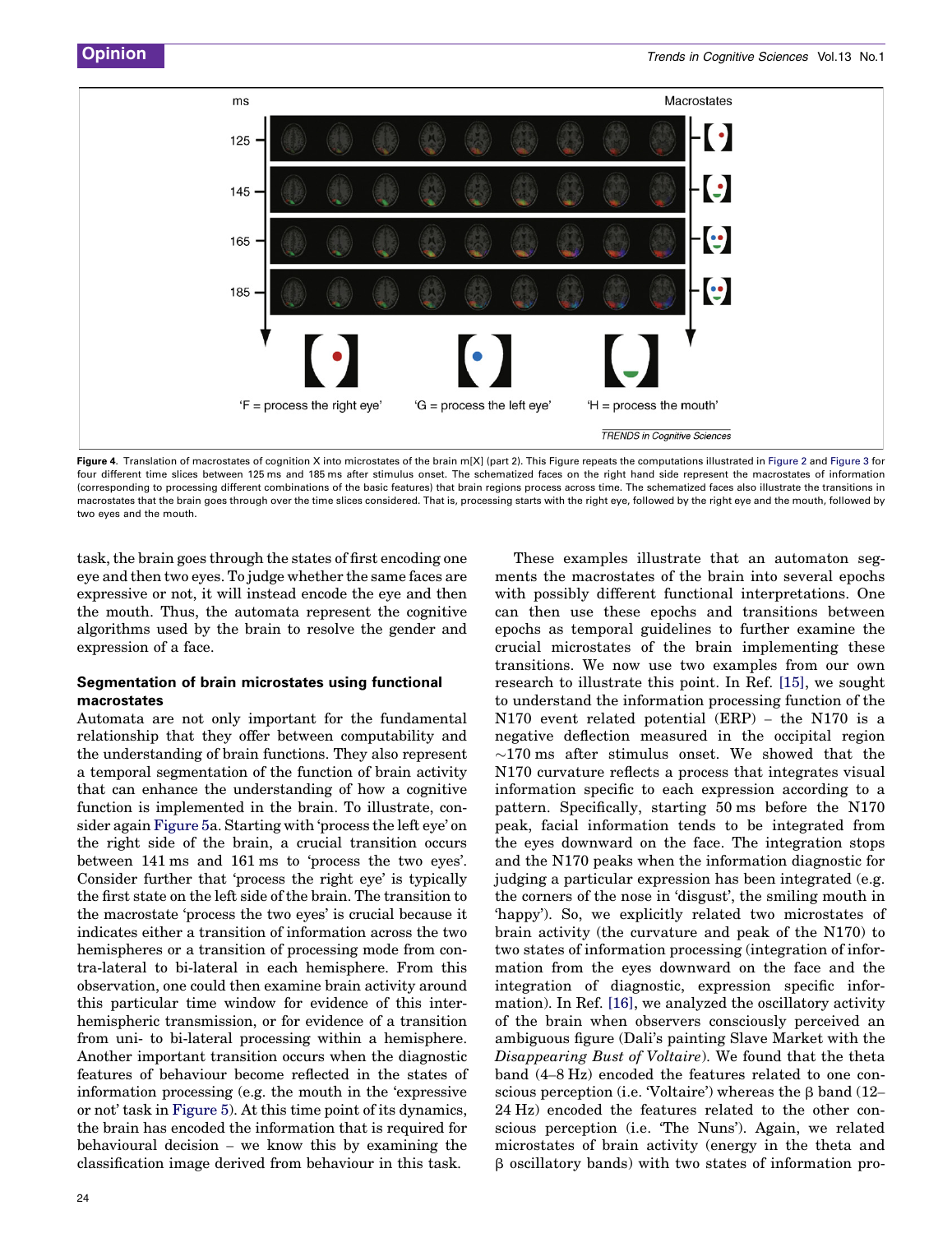<span id="page-5-0"></span>

Figure 5. From transitions of information processing states to mechanisms. (a) Identifying information processing macrostates. Classification images computed every 4 ms between stimulus onset and behavioural response are first sorted for the feature combination that they encode. The blue, purple and white set of classification images correspond to colour-coded macrostates 'G = processing the left eye', 'F + G = processing the right and left eyes' and 'F + G + H = processing the left and right eyes and the mouth'. (b) Characterizing the mechanisms of state transitions. For the GENDER and EXNEX categorizations on right occipito-temporal electrode (OTR), transitions of macrostates are then reported in a table. The table reports the conditional probabilities of transitions between state Si (e.g. processing the left eye) and state Sj (e.g. processing the left and right eyes) computed by pooling transition data across observers. To illustrate, starting at time 0 in GENDER with a state of no information processing S<sub>0,0</sub> (see arrow) the first row describes the conditional probabilities of a transition to any other possible state  $p(Si = 1...7, 1|S0, 0)$ . The most likely transition at time = 1 is  $S_1$ , the contra-lateral left eye (encoded in blue), with a .5 probability. From the left eye in the left column (i.e.  $S_{1,1}$ ), the most likely conditional transition at time 2 is  $S_4$ , the two eyes (encoded in purple) with a .38 probability. From the two eyes at time 2 (i.e.  $S_{4,2}$ ), the most likely transition at time 3 is  $S_7$  (encoding all three features), with a probability of 1. Halting states (i.e. S<sub>7</sub>) are those for which there is no transition to any other state. (c) Most likely state transitions. Across categorizations (compare GENDER and EXNEX), diagnostic information is reached within two transitions and is represented by schematic faces surrounded by a black box. Note also the progression in the content of the information states: the transition to a feature combination (e.g. one eye and the mouth) can only be reached from one of the component features, never from  $S_{0,0}$ . Similarly, the probability of a transition from  $S_{0,0}$  directly to  $S_7$  (comprising all three features) is 0. Adapted, with permission, from Ref. [\[25\]](#page-6-0).

#### Box 1. Outstanding questions

- What is the relationship between the distinct neural microstates observed in EEG, reflecting stable topography of the brain electric landscapes [\[11,12\]](#page-6-0) and macrostates of information processing?
- Can the reverse-correlation based, reverse engineering approach be extended from single or a small number of EEG electrodes to the many cortical sources of oscillatory cortical activity as measured with MEG [\[27\]](#page-6-0) to identify independent information processing networks in the brain?
- How are the different oscillatory networks reported in MEG data [\[27\]](#page-6-0) related to the processing of different sorts of features (e.g. fine scale versus coarse scale [\[16\]\)](#page-6-0) and/or different cognitive functions (e.g. attention and memory).
- Reverse correlation is a multiple linear regression. It therefore assumes a linear mapping between visual information and brain signals. This mapping will determine the estimates of information states of the brain. When should nonlinear regressions be used?

cessing (processing the features subtending the perception of 'Voltaire' versus 'The Nuns' in an ambiguous figure).

#### Conclusions

The approach presented here uses reverse correlation to understand cognitive functions from brain measurements and behaviour. Starting with the information goals of a cognitive task ('What information is computed?' – i.e. Diagnostic information), we apply reverse correlation to timeresolved brain measurements to model an algorithm of the cognitive function resolving these information goals. That is, a model showing the transitions of the information processing states of the brain between stimulus onset and behaviour. This approach attempts to address the question of 'How is information computed in the brain?' Here, we discuss a number of questions for future research (see also Box 1).